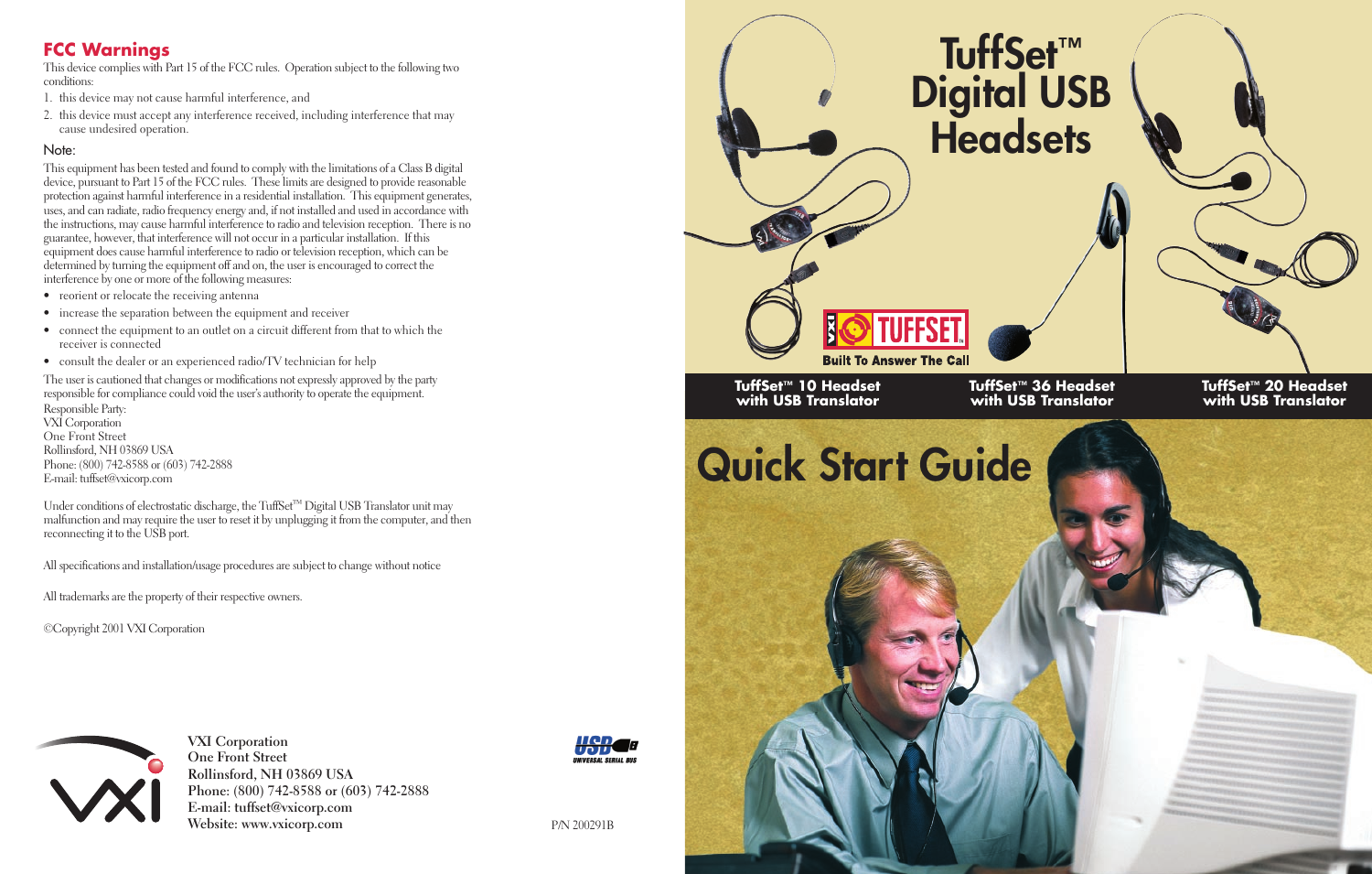#### **System Requirements**

Your computer should be running Windows® 2000, Windows Me, or Windows 98 Second Edition, or Apple Macintosh<sup>®</sup> OS 9.0.4 or higher with an available USB port.

### **General**

Before you install your TuffSet™ USB 10, 20, or 36 Headset, be sure your computer is running and that you exit all running applications.

### **1. Connect the TuffSet™ Digital USB Headset To Your Computer.**

- 1. Plug the Translator Quick Disconnect cord into the headset Quick Disconnect jack.
- 2. Plug the USB plug into the USB port on your computer. On Windows systems, as soon as the USB plug is inserted into the USB port, the system will detect the addition of the headset, and the Add New Hardware Wizard will run automatically as described in steps 2 through 4 below. Macintosh users, please skip to step 5 below.

#### **2. Windows Add New Hardware Wizard - First Pass - USB Composite Device**

- Note: Windows 98 Second Edition Upgrade users may need the Windows 98 Second Edition Upgrade CDROM available.
- 1. The Add New Hardware Wizard should detect the new "USB Composite Device." Click *Next*. If the device is not detected, refer to the Troubleshooting section of the TuffSet™ Digital USB Headset User Guide PDF file on the VXI website at www.vxicorp.com.
- 2. The next window asks "What do you want Windows to do?" Select "Search for the best driver for your device." Click *Next*.
- 3. The next window asks "Where do you want Windows to search?" Select the hard drive only with the default location in the text box (either "c:\Windows", or "c:\Windows\Options\Cabs" depending on your PC.) Click *Next*.
- 4. The next window states: Windows will now install the driver for "USB Composite Device." Click *Next*.
- 5. Click *Finish*.

#### **3. Windows Add New Hardware Wizard - Second Pass - USB Human Interface Device**

The second pass of the Add New Hardware Wizard detects a USB Human Interface Device. This portion of the installation proceeds like the first, replacing "USB Composite Device" with "USB Human Interface Device."

#### **4. Windows Add New Hardware Wizard - Third Pass - USB Audio Device**

The third pass of the Add New Hardware Wizard detects a USB Audio Device. This portion of the installation proceeds like the first, replacing "USB Composite Device" with "USB Audio Device." The Windows drivers have now been installed.

## **5. Macintosh Users**

- Note: Plug the VXI TuffSet™ Digital USB Headset directly into your Mac's USB port, not the keyboard USB hub.
- 1. Configure the Microphone Control Strip. Click on the microphone icon on the control strip. In the pop-up menu, click on USB Audio. Do the same for the speaker icon.
- 2. Configure the Sound Control Panel. Open the Sound Control Panel and select **Input**. Verify that USB Audio is selected as the sound input source. If not selected, click on USB Audio in the list. Do the same for the **Output** for the sound output. Close the Sound Control Panel.

For installation verification or troubleshooting, please refer to the Troubleshooting section of the TuffSet™ Digital USB Headset User Guide PDF file on the VXI website at www.vxicorp.com.

## **Installation Verification and Troubleshooting**

First, check to be sure that the green LED light appears on the Translator housing box. When this light is on, it indicates that power is being properly delivered to the unit.To verify the installation or for troubleshooting tips, please refer to the TuffSet™ Digital USB Headset User Guide documentation on VXI Corporation's website, at www.vxicorp.com.

Alert Sounds<br>
Input<br>
Output<br>
Speaker Setup

# **Using the TuffSet™ Digital USB Headsets**

#### **Adjusting the Microphone**

The microphone boom can be positioned on either side of your mouth by rotating the headset and swiveling the boom. For the TuffSet™ 20, note that the normal Left/Right stereo is designed for the microphone to be on the right side of your mouth; with the microphone located on the left side, the channels will be reversed. When the microphone boom is adjusted to your liking, be sure that a white dot or the word "TALK" engraved on the microphone housing faces your mouth. Adjust the microphone so that it is positioned about one fingerwidth away from the corner of your mouth.



**Options** 

#### **Speech Recognition Applications**

Your VXI TuffSet™ Digital USB Headset will work as is with all major speech recognition software applications from leading vendors including IBM®, Dragon Systems®, and Lernout & Hauspie®.

#### **Voice Over the Internet (VoIP) or Internet Telephone Applications**

**IMPORTANT!** To activate your VXI TuffSet™ Digital USB Headset for Internet telephone calls, visit the VXI website at **www.vxicorp.com/download.htm**.



This mixtual approximation for some drivers to **USB Composite Device** device diver is a software program that makes

Next Cancel

Add New Hardware Wizard



Sound

Choose a device for sound inpu Built-in<br>USB Audio

Settings for selected device Input Source: External Mic